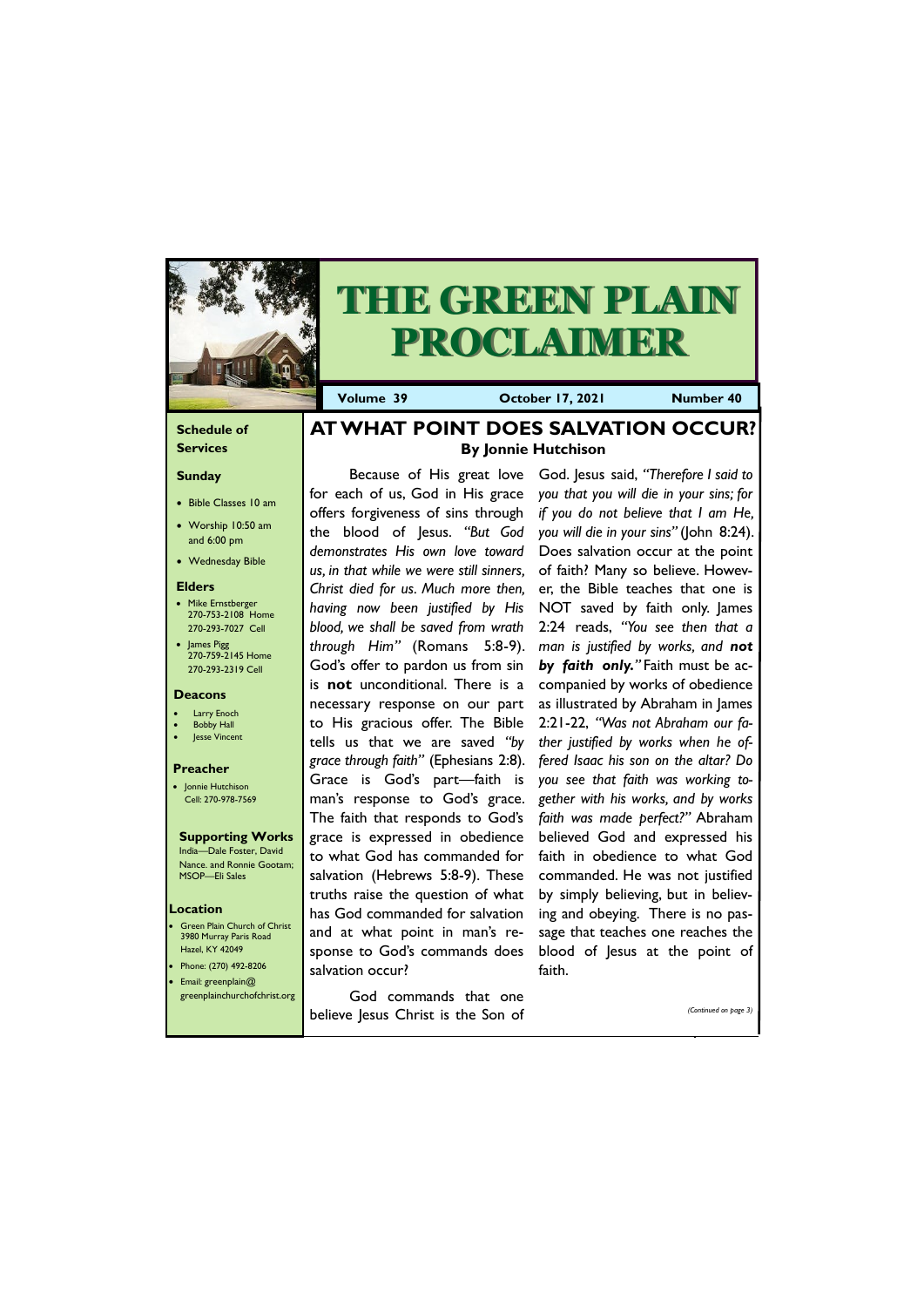### NEWS AND NOTES

*REMEMBER IN PRAYER: Green Plain members*: Peggy Jarvis, Joanne Barnes, Maxine Pool, Hayes and Marjorie Grady, Jim Fielder, Griselda Adams, Larry Enoch, Mary and Jim Lowrie and Mary and Jesse Vincent.

*Family and Friends:* Teresa Tacker, Bryan White, Kenneth Mizell, Dale Pentecost, Brett Wyatt, Charlotte and Johnny Parker, Roger Rhoades,, Joel White, Mary Lou Joseph, Jennie Pool. Nat and Rita Evans and Larry and Rose Wyatt. Please let us know of those who have improved or any one who needs to be added to this list.

- **COVID INFO:** Reports are indicating a reduction in Covid cases in our county and we have been removed from the red zone. This is certainly good news. However, for now, our Covid safety measures remain in effect for our worship services and Bible classes. It is recommended that we wear our masks, social distance and refrain from hand shakes and hugs. Let us consider one another's safety and act accordingly.
- **PANTRY ITEMS October 2021: 3—Paper Towels; 10—Baked Beans; 17—Pickles; 24—Jelly; 31—Peanut Butter.** Please bring any additional items you wish for the "blessing box" which is located next to the breezeway on the north side of the building.
- **October 2021 Anniversaries:** 21-Vickie &Chad Canter . **Birthdays:** 8-Jim Fielder; 18— Perry Jarvis; 29-Bobby Hall. Please let us know if we have left anyone out.
- *ENROLL IN A FREE BIBLE CORRECSPONDENCE COURSE. Send your name and complete mailing address and phone number to the address on the first page of this bulletin.*
- **UPCOMING LOCAL EVENTS**: Our Annual Chili supper is scheduled for November 5th at 6:00 pm.
- *Whenever you begin to think that obeying God is not worth the effort, "Remember Lot's wife!" (Luke 17:32).*

### **Page 2**

### **Those to Serve October 2021**

**Announcements—Mike Ernstberger**

**Preside at Lord's Table—Bobby Hall & Larry Enoch**

**Lord's Table PM: 3rd-Bobby Hall; 10th-Lrry Enoch; 17th-Bobby Hall; 24th-Larry Enoch; 31st-Bobby Hall**

**Opening Prayer AM: 3rd-Jonnie Hutchison; 10th-Chad Canter; 17th-James Pigg; 24th-Jim Lowrie; 31st-Mike Ernstberger**

**Closing Prayer AM: 3rd-Perry Jarvis; 10th-Mike Ernstberger; 17th-Junior Morris; 24th-Roy Wyatt; 31st-Jesse Vincent**

**Song Leaders: AM-Perry Jarvis; PM-Mike Ernstberger;** 

**Wed: Chad Canter**

**Counter Contribution: Bobby & Larry Usher: Chad**

## *LESSONS TODAY*

**AM Bible Study** *The Book of Acts\* **Worship**

**AM***— The Irreplaceable Assembly*

**PM—** *Some Thoughts on Singing*

**Wednesday Bible Class** *A Study of 1 John*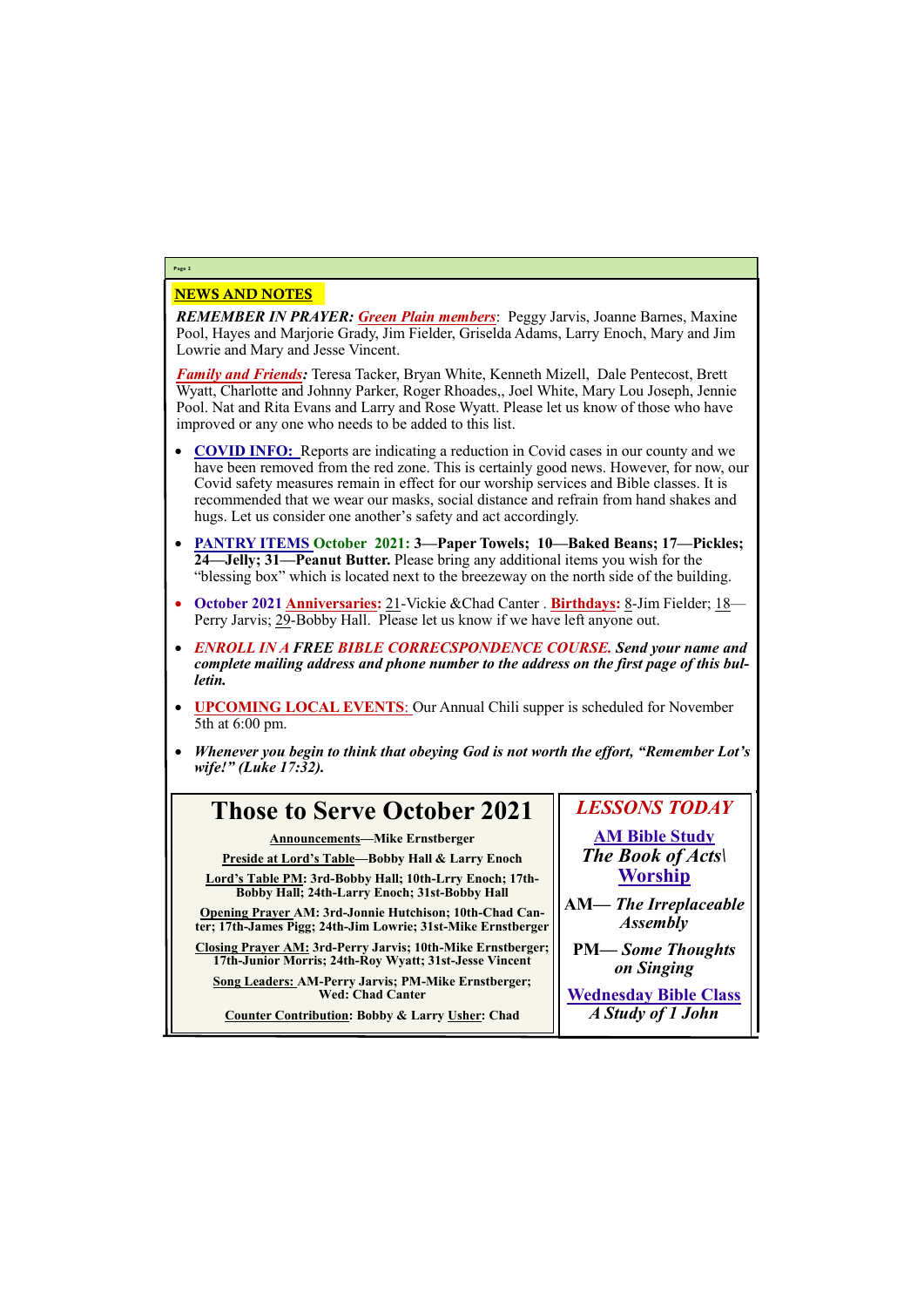**Page 3**

God commands that one repent of sins. Acts 17:30 reads, *"Truly, these times of ignorance God overlooked, but now commands all men everywhere to repent."* Genuine repentance requires "godly sorrow" and a change in the direction of one's life (2 Corinthians 7:10; Matthew 21:28-29). When one repents of a sin, he changes his mind about it and ceases to practice it. Does salvation then occur at the point of repentance? Paul taught the Gentiles *"that they should repent, turn to God, and do works befitting repentance"* (Acts 26:20). This implies that repentance alone is not sufficient for salvation. After one repents he then must "do works befitting repentance." There is no passage that teaches one reaches the blood of Jesus when he/she repents.

God commands one's confession of faith in Christ. Jesus said that if we confess Him before men He will confess us before the Father in heaven (Matthew 10:32-33). An example of this confession is found in Acts 8:37 where the Ethiopian confessed, *"I believe that Jesus Christ is the Son of God."* Does salvation occur at the point of confessing Christ as the Son of God? Romans 10:10 teaches that "confession is made **unto** (not into) salvation." Again, there is no passage in the New Testament that teaches one reaches the blood of Jesus at the point of confessing faith in Christ.

God commands baptism in water. Jesus said, *"He who believes and is baptized shall be saved; he who does not believe shall be condemned"* (Mark 16:16). Those who sought salvation in Acts 2 were told in verse 38 to *"Repent, and let every one of you be baptized in the name of Jesus Christ for the remission of sins; and you shall receive the gift of the Holy Spirit."* Does salvation occur at the point of baptism? Yes! There is a passage that shows one reaches the blood of Christ at the point of baptism. Romans 6:3 reads, *"Or do you not know that as many of us as were baptized into Christ Jesus were baptized into His death?"*  What is the significance of being baptized into the death of Jesus? It was in His death that Jesus shed His blood (John 19:34). In contacting His death in baptism one spiritually contacts His blood which washes away his sins. This is why Ananias told Saul in Acts 22:16, *"And now why are you waiting? Arise and be baptized, and wash away your sins, calling on the name of the Lord."*

Faith, repentance, and the confession of faith are all necessary for each is clearly commanded by God as perquisites to salvation. But salvation occurs at the point of baptism into the death of Jesus for the remission of sins. This is when and where the blood of Jesus Christ is applied. So, why are you waiting? *"For as many of you as were baptized into Christ have put on Christ"* (Galatians 3:27).



### *(Continued from page 1)*

**THE GOSPEL BROADCASTING NETWORK** *THE GOSPEL 24/7*

### **GBNTV.ORG**